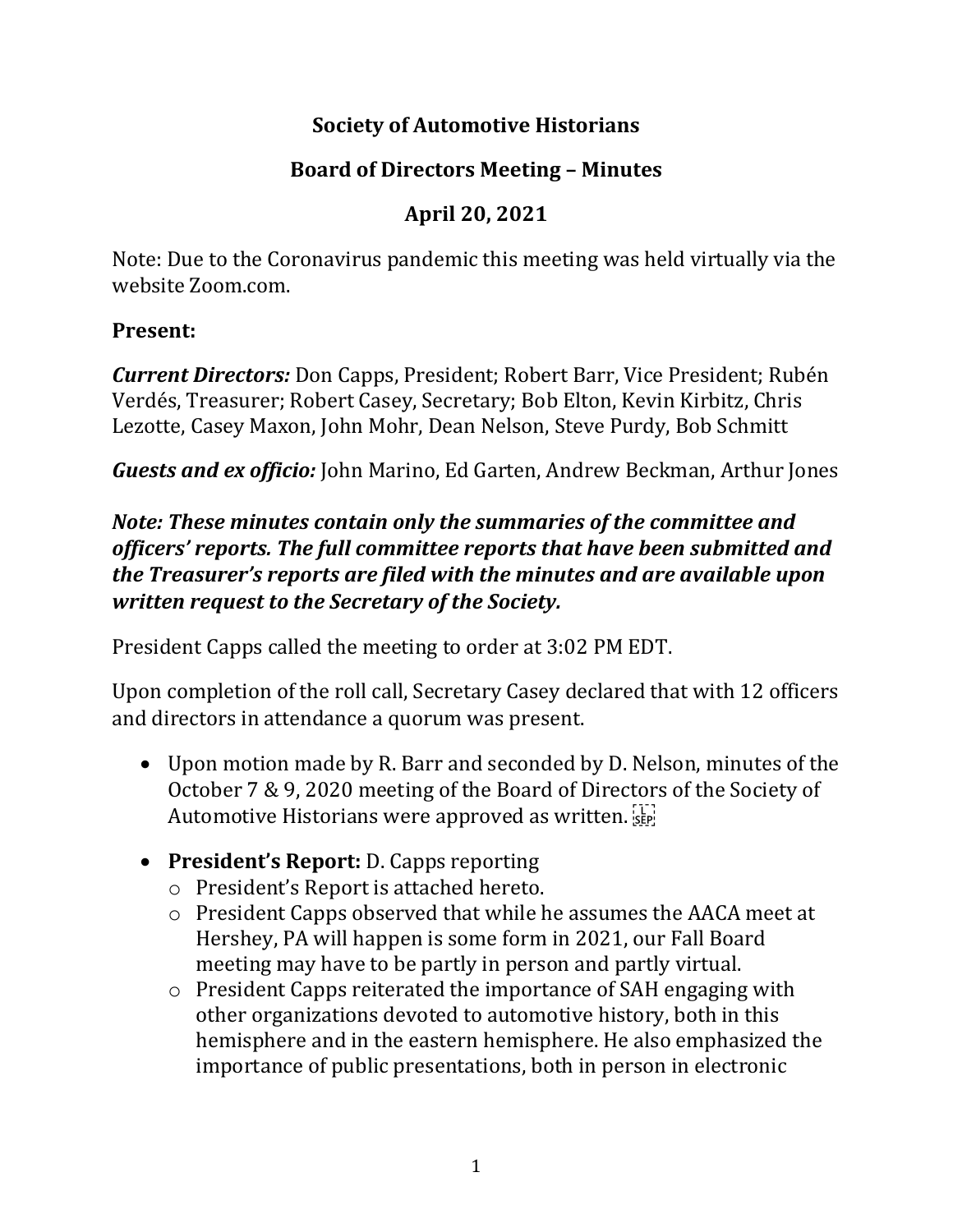media, and advocated SAH publication, of monographs in electronic form.

- **Treasurer's Report:** R. Verdés reporting.
	- o The Treasurer's Report is attached hereto and should be consulted for detailed information.
- **Governance Council:** L. Fourie reporting
	- o The Governance Council Report is attached hereto.
	- o The Chair and B. Barr have been in discussion about two proposed Policy and Procedures for the committee.
	- o The Chair will work with A. Beckman to jointly develop Policies and Procedures for both Governance Council and Nominations Committee.
- **Bricks & Mortar Committee:** Chris Lezotte reporting
	- o The Bricks & Mortar Committee Report is attached hereto.
	- o The committee is currently in discussion with the Kettering university Library regarding establishment of a permanent home for SAH archives within the institutions automotive collections.
- **Membership & Marketing Committee:** Steve Purdy reporting
	- o The Membership & Marketing Committee Report is attached hereto.
	- o The Membership & Marketing Committee now has brochures and would like to get them out as broadly as possible with focused membership pitches. We want to integrate our activities as much as possible with the Social Media Committee.
	- o C. Maxon asked if we could do multi-year memberships and A. Beckman asked about automatic membership renewal.
	- o R. Verdés replied that Cornerstone can do auto-renewal, and that multi-year memberships work best when they also come with a discount. Verdés doesn't like discounts because they reduce income.
	- o L. Fourie volunteered to call people who did not renew and encourage them to renew. R. Verdés and S. Purdy promised to get Fourie a list of those people.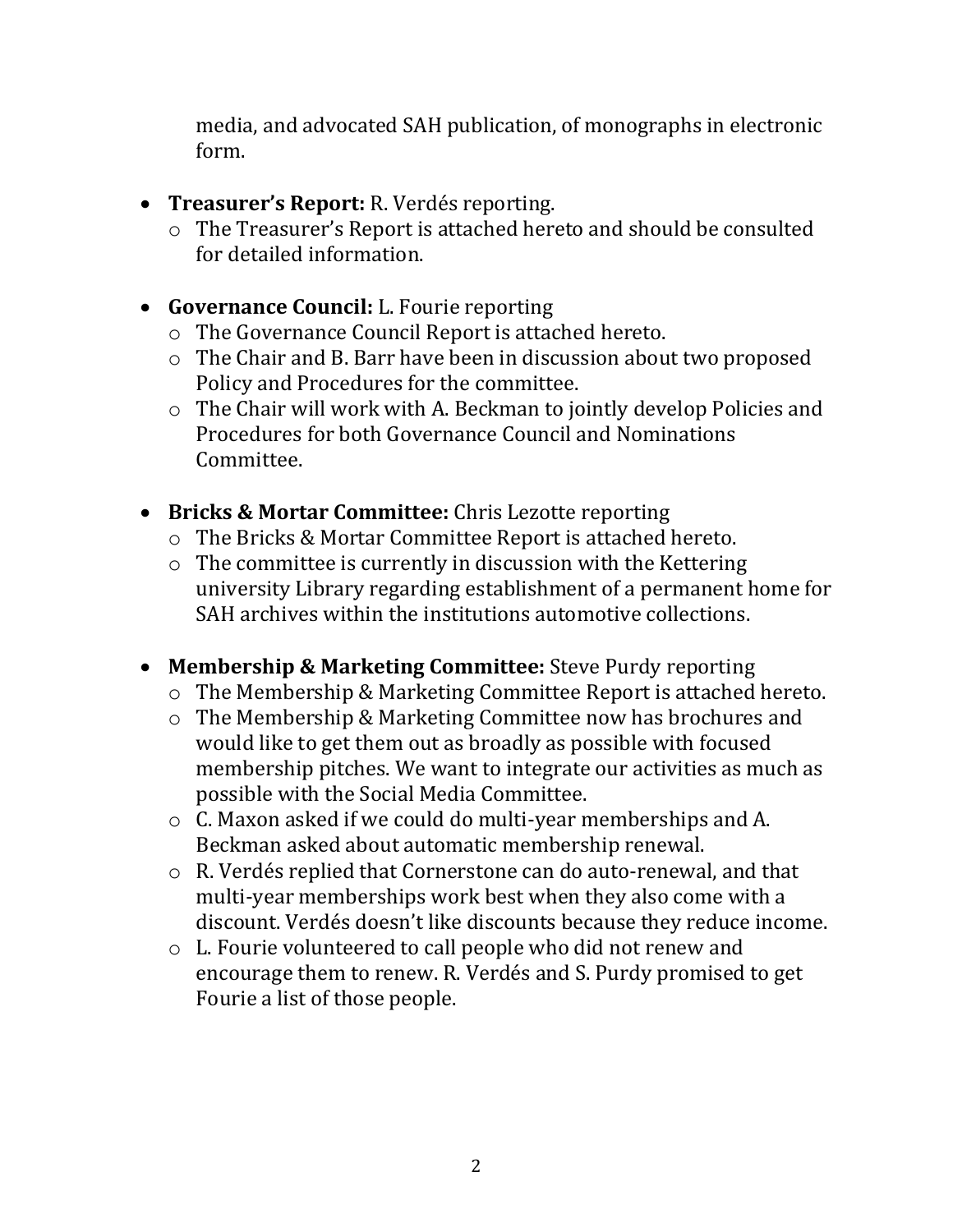- **Outreach & Marketing/Social Media/Web Presence:** John Mohr reporting.
	- o The Outreach & Marketing/Social Media/Web Presence Working Group report is attached hereto.
	- o The Working Group continues to develop plans to expand the SAH web presence. There has been an overhaul of the website with more changes planned. We will also continue to expand SAH social media presence.
	- o C. Maxon said that SAH now has an Instagram handle.
	- o An SAH Facebook group has been launched and people are encouraged to join and post.
	- o Various people noted that other organizations similar to ours host webinars on YouTube.
- **International Committee:** B. Barr reporting:
	- o Report of the International Committee is attached hereto.
	- o Automotive history events around the world continue to be curtailed due to the pandemic. B. Barr hopes to use the newly acquired SAH Zoom account to conduct virtual get-togethers with some of our international colleagues.
- **Academic Committee:** J. Mohr reporting:
	- o Report of the Academic Committee is attached hereto.
	- o The Committee has set goals to raise the academic profile of SAH. One goal is to get *Automotive History Review* listed on academic databases in order to make it more useful to researchers. But those databases want a permanent home for publications, preferably a college, museum, or research library. That implies a "bricks & mortar" home. C. Lezotte referred to her committee's efforts and that a trip to the Auburn-Cord-Duesenberg Museum might be necessary to assess their collection of SAH award books and their willingness to remain a repository.
	- o If AHR does become accessible via an academic database, J. Mohr asks if we are comfortable taking it out from behind our paywall so that it can be used by non-SAH members.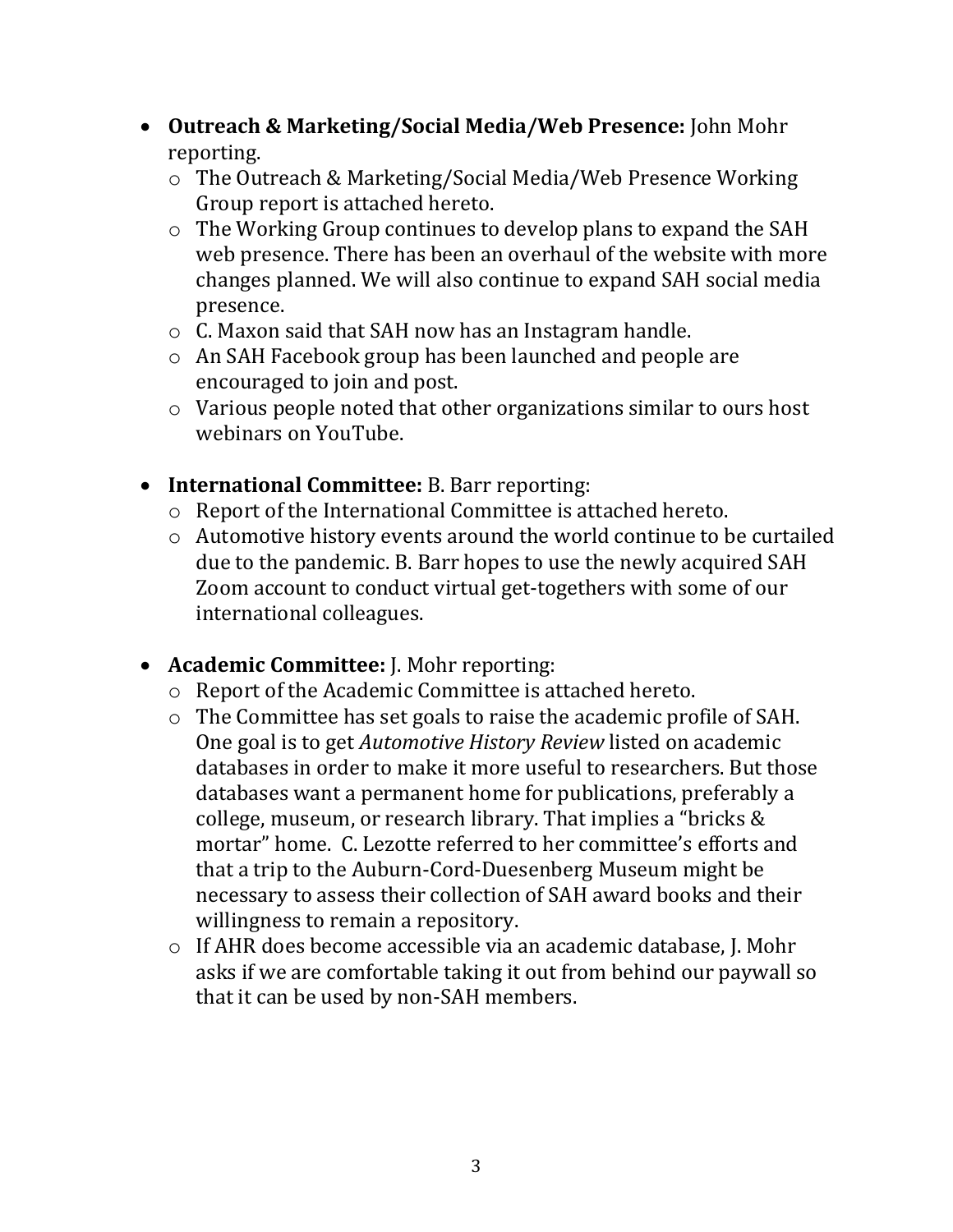- **Nominating Committee:** A. Beckman reporting:
	- o Report of the Nominating Committee is attached hereto.
	- o The committee will be convening via a method to be determined in the coming weeks to review the expiring terms, discuss the board's needs, and vet potential candidates. Board recruitment is key to the long-term-health of SAH. Please share any prospects with the committee.

### **Awards: Reports received from Awards Committees are attached hereto and are summarized below.**

- **Brigham Award:** Andrew Beckman reporting:
	- o Two nominations for the Brigham Award have been received. Publications/PDFs are in hand and will be distributed to the committee shortly.
- **Cugnot English Language Award:** Ed Garten reporting**:**
	- o As of the nomination deadline of April 15, 2021 the award panel received 12 books for review. Review of these nominations has now begun among members and award decisions will be made by mid-August 2021.
- **Cugnot for books in language other than English**: Arthur Jones reporting:
	- o To date we have received nominations for only 2 books, however others may arrive before the June 15 deadline.
- **Benz Award:** Don Keefe reporting
	- o We have received a total of fifteen articles for consideration. The normal deadline is April 15th, though I will normally wait until the end of the month to allow for any foreign submissions to arrive before sending them to the committee members.
- **Bradley Award:** Ed Garten reporting:
	- o The Bradley Award panel is recommending that the award become an "Occasional" award rather than a yearly one as has been the case since the award was originated in 1992.
	- o No action was taken.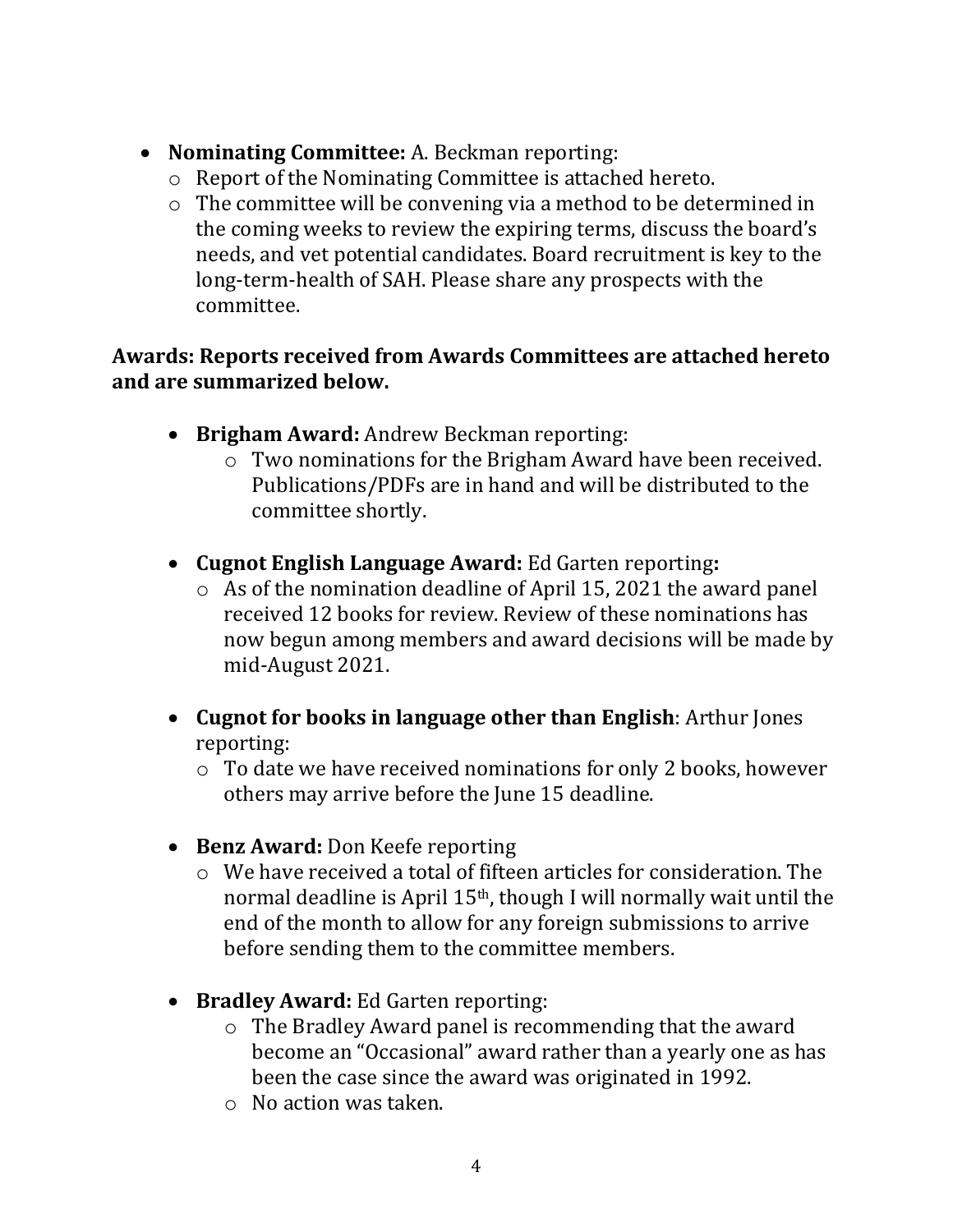- **Friend of Automotive History Award:** Andrew Beckman reporting: o One nomination has been received as of this writing for the 2021 FAH award.
- **Scharchburg Student Paper Award:** John Mohr reporting.
	- o Two awards will be given this year: one in the graduate category and the other in the undergraduate category. The committee looks forward to selecting the 2021 Scharchburg Award winners.
- **Awards Sub-Committee:** Chris Lezotte reporting.
	- o Report of the Awards Sub-Committee is attached hereto.
	- o The committee is currently 1) Revisiting award categories as they now exist to determine whether they require revising, updating, or elimination. 2) Proposing two additional awards to be awarded in 2022 for 2021 publications: an award for the automobile in film; and an award for the social history of the automobile in print.
	- o No action was taken on the proposals.
- **Publications - SAH Journal:** Rubén Verdés reporting:
	- o Report of the *SAH Journal* Committee is attached hereto.
	- o Issues 305, 306, and 307 have been printed and mailed since 9/30 last year. As of this date issue 308 is well underway and will be emailed to *all* SAH members (both digital and active members) as usual. Each of these e-mails contains other items of interest for members.
- **Publications - Automotive History Review:** J. Heitmann reporting:
	- o Report of the *AHR* Editor is attached hereto.
	- $\circ$  Volume 62 is now in layout. It is a large issue with 84 pages and 7 articles. Submissions continue to be of uneven quality, some acceptable but with considerable revisions necessary.
- **Publications - Website**: Tom Jakups and Louis Fourie reporting: o Report of the Website Committee is attached hereto.